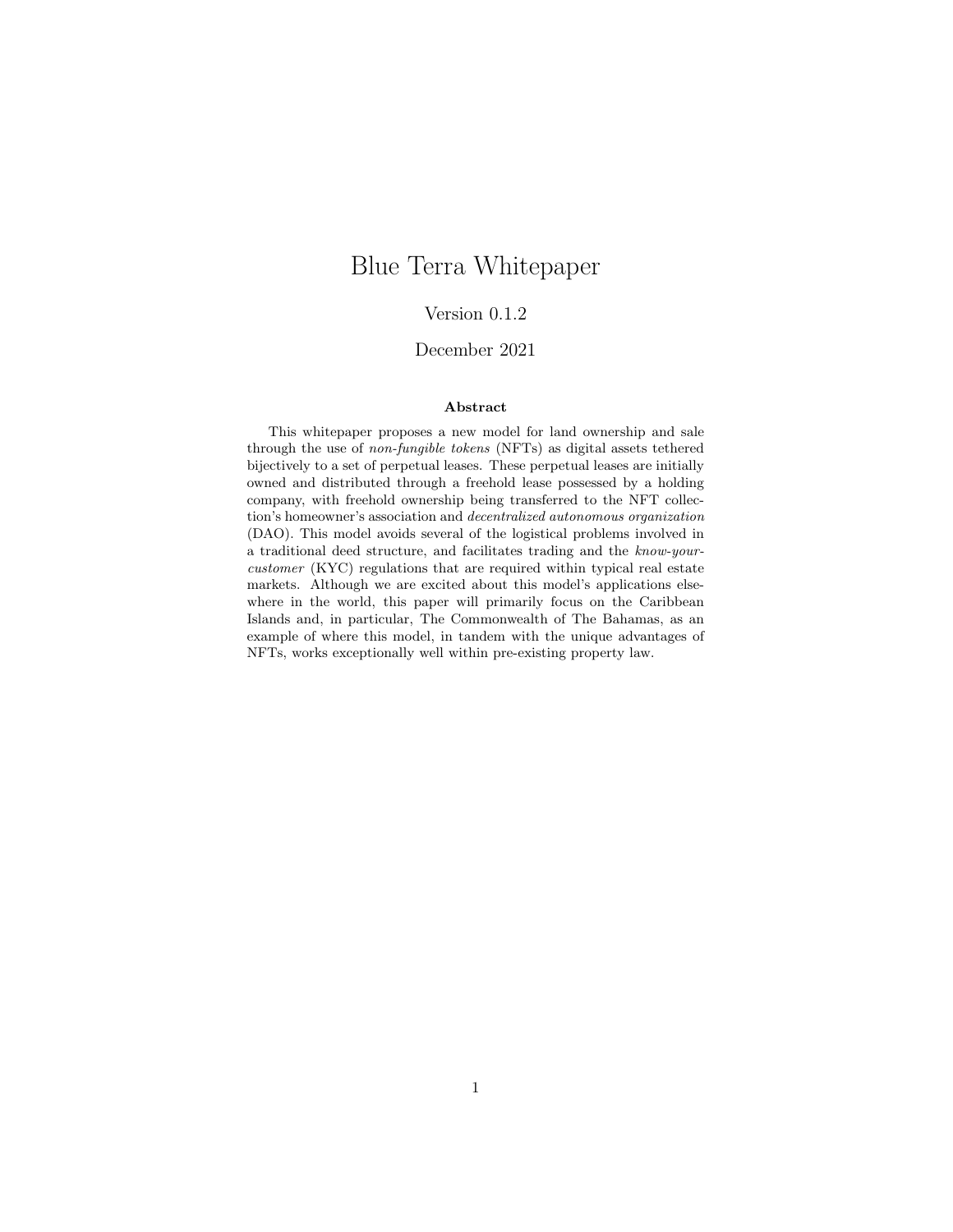# Contents

| 1                       | Introduction                                                                                                                   | 3                     |
|-------------------------|--------------------------------------------------------------------------------------------------------------------------------|-----------------------|
| $\bf{2}$                | Outline                                                                                                                        | $\boldsymbol{4}$      |
| 3                       | Land-as-NFT                                                                                                                    | $\boldsymbol{4}$      |
| $\overline{\mathbf{4}}$ | <b>Blue Terra</b>                                                                                                              | 6                     |
|                         | 41                                                                                                                             | 6                     |
|                         | 4.2                                                                                                                            | $\overline{7}$        |
|                         | 4.3                                                                                                                            | $\overline{7}$        |
|                         | 4.4                                                                                                                            | 7                     |
|                         | Travel $\ldots \ldots \ldots \ldots \ldots \ldots \ldots \ldots \ldots \ldots \ldots \ldots$<br>4.5                            | 8                     |
|                         | Conscious Capitalism<br>4.6                                                                                                    | 8                     |
| 5                       | Homeowner's Association and DAO                                                                                                | $\boldsymbol{\Omega}$ |
|                         | 5.1                                                                                                                            | 9                     |
|                         | 5.2                                                                                                                            | 10                    |
| 6                       | <b>Blue Terra Foundation Grant Program</b>                                                                                     | 10                    |
| 7                       | Land-as-NFT Marketplace                                                                                                        | 11                    |
| 8                       | Case Studies                                                                                                                   | 11                    |
|                         | 8.1                                                                                                                            | 12                    |
|                         | The Bahamas $\ldots$ , $\ldots$ , $\ldots$ , $\ldots$ , $\ldots$ , $\ldots$ , $\ldots$ , $\ldots$ , $\ldots$ , $\ldots$<br>8.2 | 13                    |
| 9                       | Conclusion                                                                                                                     | 13                    |
|                         | 10 Legal Disclaimers                                                                                                           | 14                    |
|                         | 11 References                                                                                                                  | 15                    |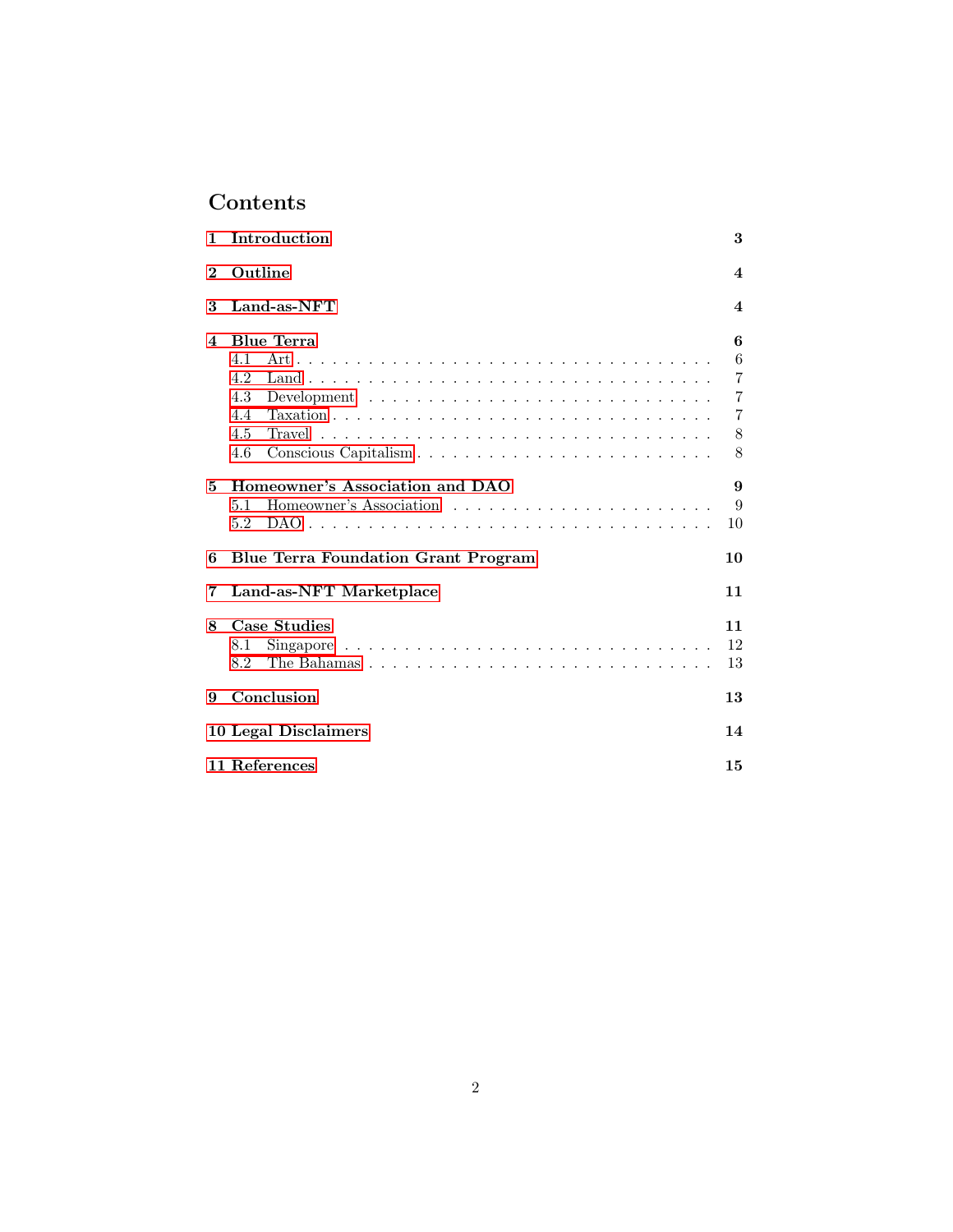# <span id="page-2-0"></span>1 Introduction

Real estate cannot be lost or stolen, nor can it be carried away. Purchased with common sense, paid for in full, and managed with reasonable care, it is about the safest investment in the world.

Franklin D. Roosevelt

The potential of decentralized real estate has quietly been in the crypto zeitgeist for some time now. In developed countries, the possibility of avoiding the traditional paperwork and middlemen involved in the real estate market is attractive to almost all. On the other hand, for the developing world and the 2.5 billion people that remains unbanked, "secure property rights, including land tenure, are a rarely accessible luxury.<sup>"1</sup> This lack of access is typically a result of unstable sociopolitical and financial infrastructure, which is a problem area where trustless and censorship resistant transactions on a distributed public ledger seem particularly promising. The topic of land ownership is hence a crucial one in decentralized finance as well as in general human prosperity. Estimates place the global commercial real estate market at about \$32.6 trillion<sup>2</sup>, and Article 17 of the 1948 Universal Declaration of Human Rights establishes the fundamental human right to own property without arbitrary deprivation<sup>3</sup>. Without meaningful access to secure property rights, this basic human right to self-autonomy through ownership is not being fulfilled in the status quo for billions of people around the world. Andrew Carnegie wrote over a century ago that "Ninety percent of all millionaires become so through owning real estate"<sup>4</sup>. Although Carnegie's diction may have been blunt, the underlying sentiment: that real property ownership is crucial for financial independence remains ever true, and is currently unavailable to billions of people around the world who need it most. This paper offers a possible solution, fine-tuned to our homeland of The Bahamas, for decentralized land ownership and sale.

Blue Terra is one of the first Land-as-NFT (LaN) projects on blockchain. Built on Solana, Blue Terra is an NFT project where 5,000 plots of land (each ranging from 1500-2000 sq. feet) in The Bahamas have been tethered to 5,000 NFTs featuring art by our award-winning team of Bahamian artists. The crucial innovation of Blue Terra is our model of perpetual leases distributed through a freehold lease that is initially held by a holding company and transferred to the residents' homeowner's association and DAO thereafter. This novel model facilitates property transfer, taxation, and KYC while functioning in pre-existing Bahamian property law and avoiding the high overhead of a traditional deed or LLC model. Circumventing the normally cumbersome and costly process of sourcing land, finding a real estate agent, and hiring a lawyer, we are excited to present the Blue Terra model of land ownership to the general public to contribute to the revolution occurring in real estate on Web3.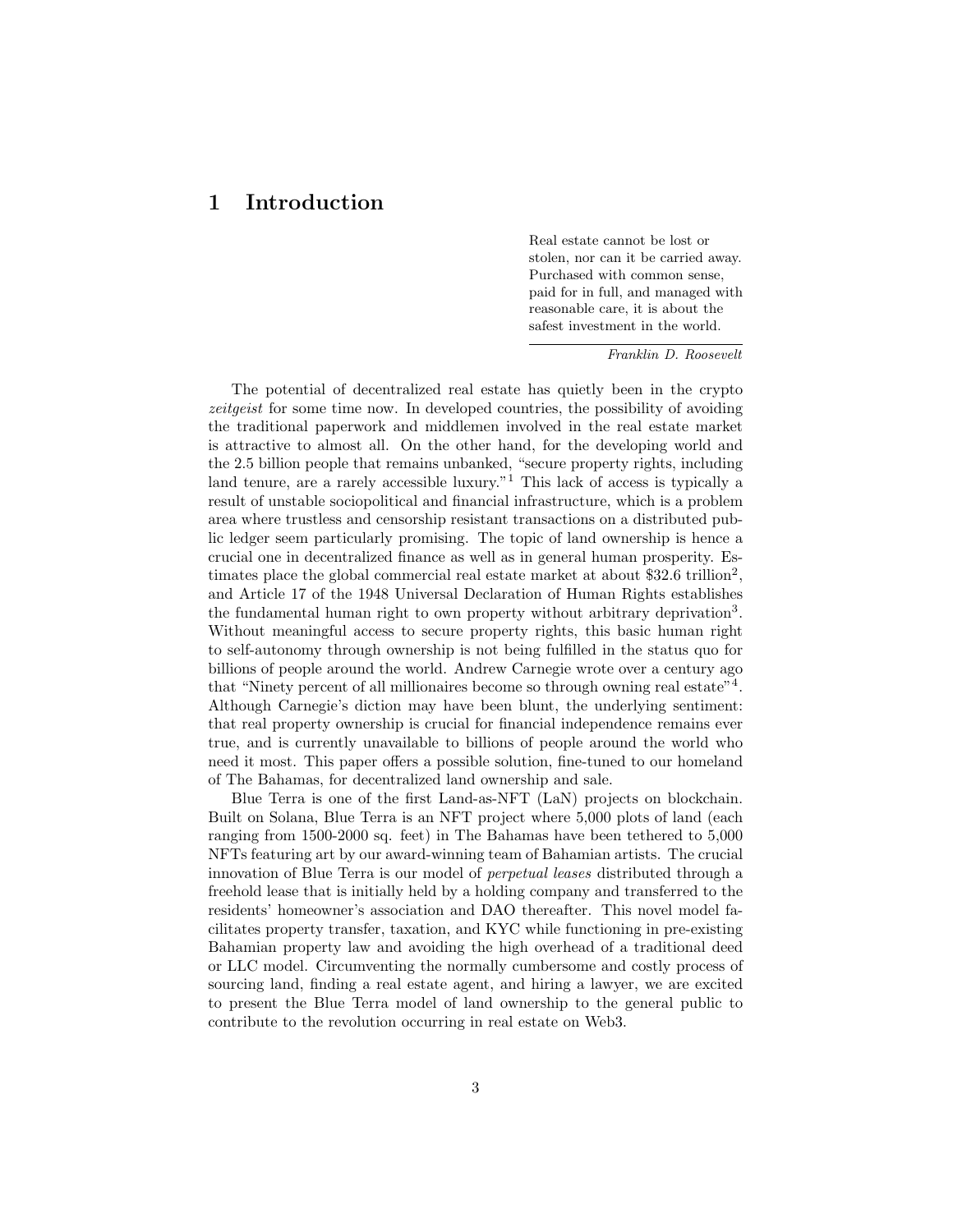### <span id="page-3-0"></span>2 Outline

This paper is organized as follows. Overall system design and a high-level description of how our model works is detailed in [Section 3: Land-as-NFT.](#page-3-1) Indepth description of the Blue Terra project, including our implementation of the model, art and land selection, taxation, and development are all provided in [Section 4: Blue Terra.](#page-5-0) An explanation of the eventual Homeowner's Association and DAO, including comments on their necessity, advantages, and proposals for initial structure will be covered in [Section 5: HOA and DAO.](#page-8-0) Our commitment to various grant programs to facilitate long-term ownership and land value appreciation are described in Section 6: Foundation Grant Programs. In the months we've spent preparing the legal and operational framework for this project, we've come across a strong need for a real estate specific NFT marketplace to provide for various tax and maintenance concerns, which we explore in [Section 7: Land-as-NFT Marketplace.](#page-10-0) Last, we provide some international and domestic case studies from Singapore and The Bahamas to provide legal context for our model in [Section 8: Case Studies.](#page-10-1)

# <span id="page-3-1"></span>3 Land-as-NFT

Although the possibilities of crypto and, recently, NFTs in the real estate market have been in the public space<sup>5</sup> for some time now, the nascence of the industry has resulted in a relatively limited history. There have been a few examples of real commodities, such as Tungsten Cubes<sup>6</sup>, and real property being sold on OpenSea<sup>7</sup> . However, these transactions are often smaller, individual transfers and not at scale. To our knowledge, we are one of the first projects on blockchain to attempt to sell a large (100+ acres) amount of land through NFT tethered ownership. This is uniquely possible through our model of using a freehold lease to distribute perpetual leases to all of our holders.

The model we employ is actually fairly simple and therefore we hope is applicable to many areas of the world, not just in The Bahamas. The way that land ownership and sale is traditionally structured in many countries is through a deed. In particular, a deed of conveyance. A deed is defined by Cornell Law as "a legal document that grants its holder ownership of a piece of real estate or other assets".<sup>8</sup> A lease, on the other hand, is defined as "A contract between two people where one person with property (the lessor) allows the other (the leasee) to have use of that property for a limited period of time, in exchange for a payment".<sup>9</sup> Last, a perpetual lease is simply a lease where the right to renew lies with the leasee, rather than the leasor as in a traditional lease.<sup>10</sup>. In The Bahamas, a lease is sometimes referred to as a deed of lease. We will henceforth refer to a deed of conveyance as a deed, and a deed of lease as a lease.

We originally wanted to use a deed, and deed transfers are how many of the previous real estate transactions on OpenSea have operated through.<sup>11</sup> However, there are a few major problems with deeds for a general framework of land ownership. First, deeds are expensive and subject to heavy taxation. Since deeds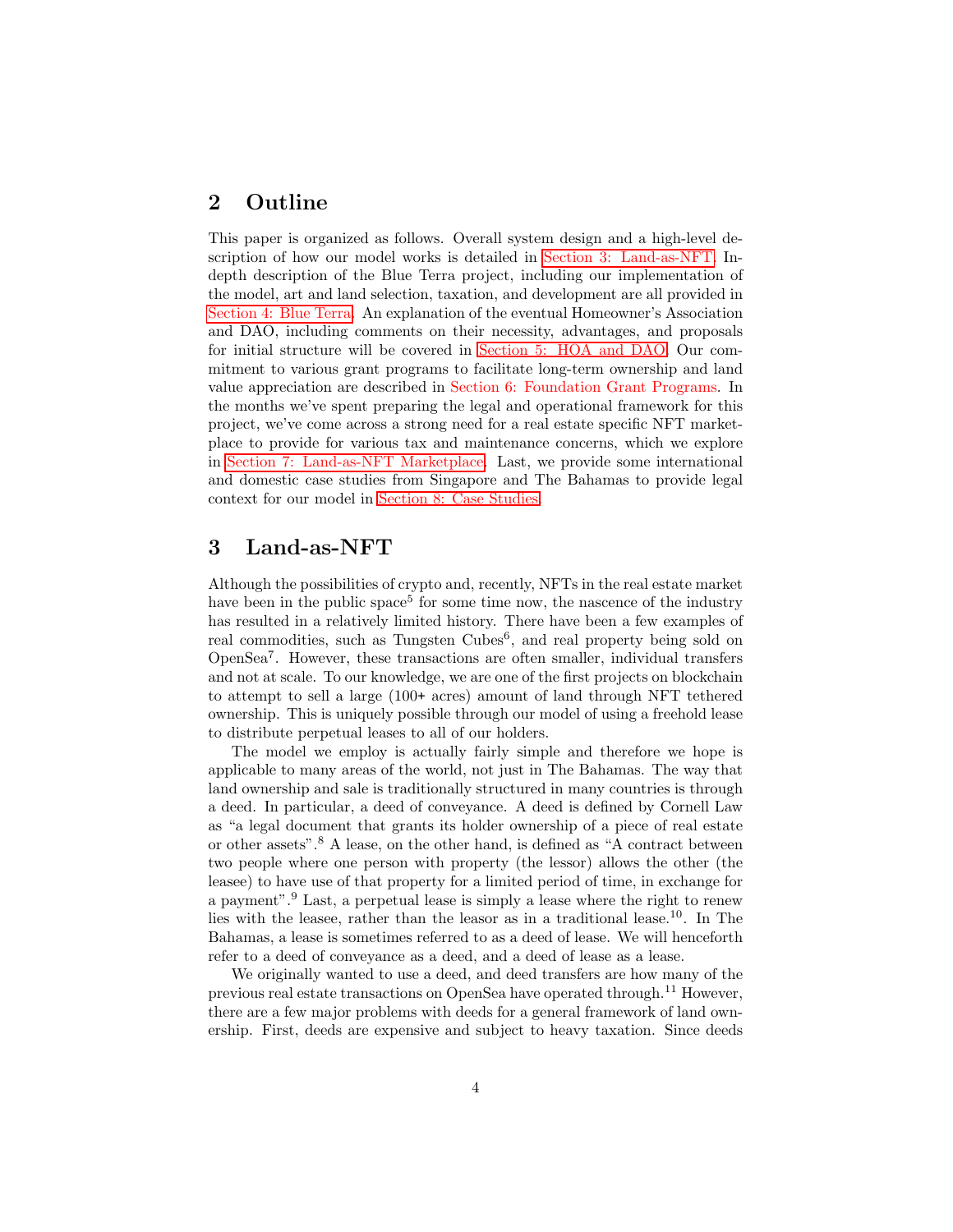are the normal legal instrument through which asset transfer occurs, most centralized governments tax their transfer: typically through a realty transfer fee, as well as any consumption taxes that exist in the land's legal jurisdiction. In The Bahamas, for example, there is a *value-added tax* (VAT) of  $10\%^{12}$ . This means that any time an NFT backed by a Bahamian deed is traded on a secondary market, the transaction is subject to a 10% tax. Similarly, the European Union has a standard VAT of at least  $15\%^{13}$  and Australia at  $10\%^{14}$ . On top of the transaction fees that usually go toward the creator (5%) and secondary market (2.5%) at the time of writing, these cumulative fees are prohibitively expensive for deeds to function as a seamless global solution to decentralized land transfer.

In addition to the taxation problem, deeds also tend to be beleaguered by various other regulations. For example, most land needs to be resurveyed before sale.<sup>15</sup> The Bahamas is no exception, and re-surveyal is actually required by law<sup>16</sup>. This presents the additional challenge of an NFT seller having to resurvey their land, which can take up to several weeks<sup>17</sup> and thousands of dollars, every time they wish to trade. As frustrating as this congestion might be for an individual owner, we posit that these sort of constraints prevent the deed model for working at scale. Although individual transfers-of-ownership may be possible, even these transactions will likely take a long time, be expensive, and be subject to future regulation. We knew we needed a better solution.

Another interesting model that has been tried is the use of foreign holding companies, such as US LLCs as intermediaries for ownership. Some companies have adopted this model to facilitate individual transactions on houses, for example, because the structure is very straightforward: a US LLC purchases a foreign real estate asset, and then there is a transfer-of-ownership of shares of that LLC to the intended buyer<sup>18</sup>. While this model works for those individual transactions, we found problems when attempting to translate this solution at scale. For one, this model is also very expensive. Setting up a holding company requires several hundred to thousand dollars, and these companies must be renewed every year. While this might work for a single transaction, this does not work at scale if real estate assets are being traded frequently. This is because each transaction will require the creation of a holding company and its shares transferred to the buyer. The time that it takes to process these legal requirements, days and weeks as opposed to milliseconds, also poses a high opportunity cost. Last, the creation of many holding companies is liable to the same arbitrary legal jurisprudence of whichever country is being used to host these companies as with deeds. It is difficult to argue that the intended usage for LLCs was to act as the intermediary layer in the transfer of real assets on blockchain, and we are cautious of depending on a strategy which may be particularly liable to new regulation.

Given these concerns, we decided, instead, to employ a freehold lease structure, initially held by a single holding company, governing 5,000 perpetual leases. A freehold is simply an ownership of an estate in land, rather than the land itself<sup>19</sup>. As a result, this freehold is a convenient legal vehicle through which we can construct 5,000 perpetual leases that correspond to 5,000 plots of land. This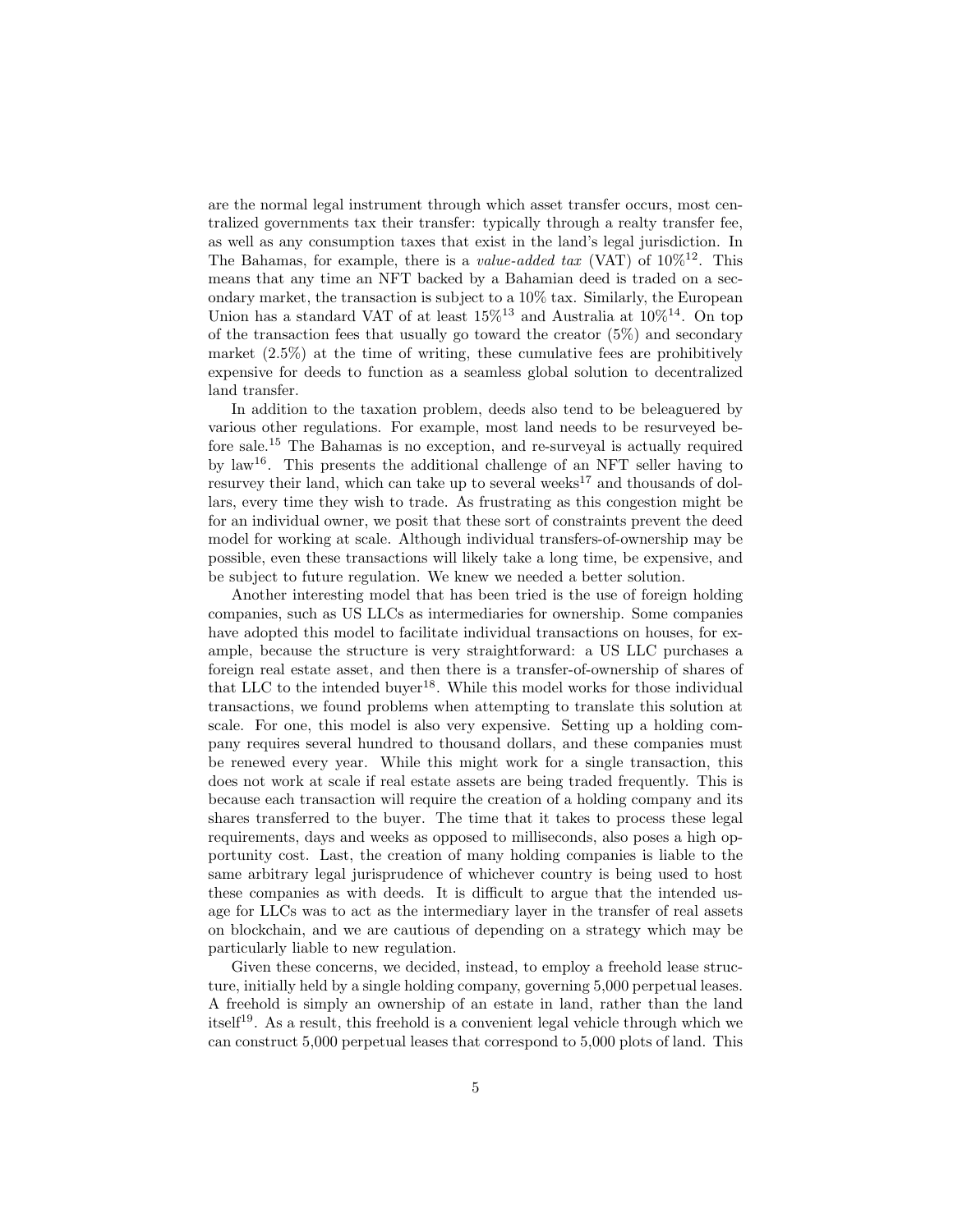way, our freehold is held by a Bahamian company that acts as the central hub for these leases: leading to numerous key advantages. We will explore some of these advantages in more detail in [Section 4: Blue Terra,](#page-5-0) but will lay out a brief overview. For one, since our freehold is initialized by a Bahamian company, our NFTs correspond to native property: the restrictions that are normally present for non-residents, including key tax policy differences, are no longer applicable for Blue Terrans. As a result, our NFT holders do not have to pay taxes if they do not develop on their land, and the tax liability for the whole property is beset on the holding company. Another key advantage lies in tradability. A perpetual lease is simply a lease that is held in perpetuity, often inscribed in an auto-renewal scheme. Since our holders will be trading NFTs which entitle holders to activate these perpetual leases through KYC, they will not be subject to the long waiting times and high constraints (e.g., VAT, re-surveyal, etc.) that may be present in other models. Trading on a secondary marketplace does not represent an involved transfer-of-ownership process, and can be done seamlessly as with any other NFT. We will be creating a Homeowner's Portal and will be partnering with a reputable KYC firm to provide cheap and convenient KYC for our holders. Going through this KYC will legally validate your lease, and since these leases are not activated a priori they will not trigger the normal logistic overhead present in traditional models.

## <span id="page-5-0"></span>4 Blue Terra

Blue Terra began as a dream not only to decentralize land sale and ownership, but also to open the doors to our homeland: The Bahamas, in its full natural, cultural, and historical magnificence. As Bahamians, we are extremely proud of our country and its heritage. The Bahamas is a welcoming country with beautiful natural landscapes and a passionate people that love good discussion and to be merry. We want our holders to experience the feeling of a sunrise on the beach, the cohesion of instruments, dancing, and art during the Junkanoo festival on Parliament Street, and a bowl of conch salad after a long day.

#### <span id="page-5-1"></span>4.1 Art

We worked hard to ensure that the art displayed in this collection was created by Bahamians for The Bahamas to stay true to our roots. Each piece of the collection pays homage to the culture and history of The Bahamas. For example, the flamingo is the national bird of The Bahamas, and the blue marlin is the national fish, with both being on the Bahamian coat of arms. Our lead 3D artist, Matthieu, is Bahamian born and raised prop and environmental artist that studied at L'Institut Supérieur des Arts Appliqués in Paris. He designed our iconic conch shell, which is the national symbol of The Bahamas, as well as most of the assets in our collection. Another extremely talented artist that we have on the team is Jonah Waterous. Jonah is the son of the internationally acclaimed Jane Waterous, a resident artist for the Four Seasons, and he has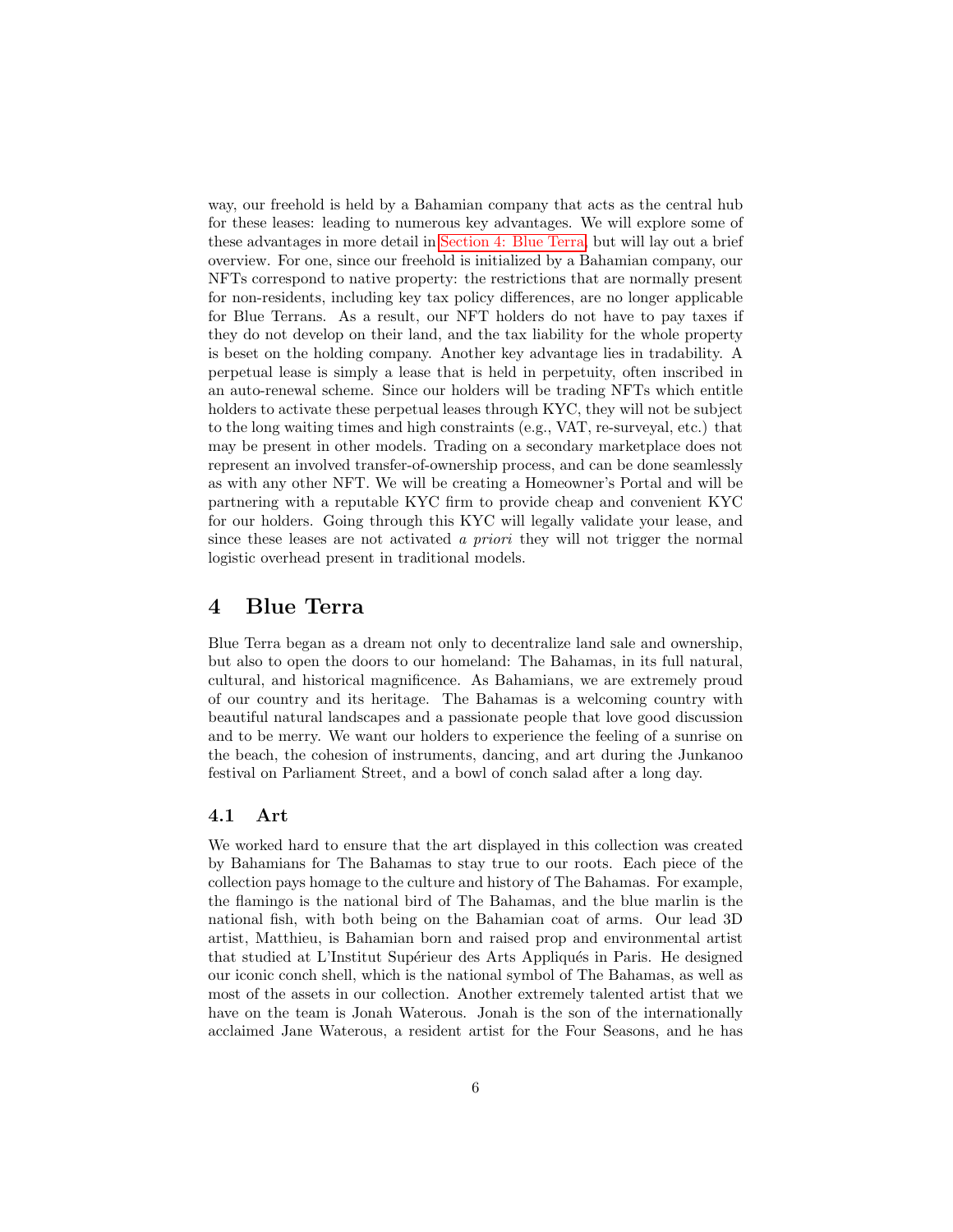worked on some of the rarest pieces in our collection, which will be guaranteed beachfront property. Jonah is a prodigy in his own right having done exclusive works for: Ocean Club Resort, The Cove at Atlantis, and The Four Seasons, and selling to a clients such as Fat Joe and a number of other celebrities.

#### <span id="page-6-0"></span>4.2 Land

We are currently looking at several properties, and are in the process of surveyal. Our final choice will depend on a number of factors: square acreage, percentage beachfront, proximity to the main islands, current population, preferences of the DAO, and the percent of supply that is sold. If at least 10% of the total supply is sold out, we will be able to purchase land that has an estimated size of 1500 to 2000 square feet per NFT. With more supply sold, we will be able to afford more square feet per plot and higher likelihood of beach exposure. If less than 10% of mint is sold, then we will refund our minters.

#### <span id="page-6-1"></span>4.3 Development

Although we will clear the land, the land is not developed on and owners are free to build on top of their land. Any development is subject to the ordinary regulations that Bahamians have to abide by as detailed in The Bahamas Building  $Code^{20}$ . We encourage our holders to build anything they wish, although construction charges are subject to a 10% VAT. There is an electricity grid and running power lines on all the properties that we are considering, as well as a plethora of well sites, options for septic tanks, and WiFi. Common practice in The Bahamas is to dig your own well and install your own septic tank, and we will be partnering with local companies to provide these services at a discount for our holders. We estimate that the total cost of utility installation would be between \$3,000-7,000 with small monthly fees thereafter. A contracted cottage or hut would cost around \$15,000-20,000 to construct, although sans raw material costs, these could be built for free. We envision many of our holders will use their property as a camp site or special place to relax, in which case a tent, hammock, or even basic campground would be fairly inexpensive or free.

#### <span id="page-6-2"></span>4.4 Taxation

Upon transfer or sale of land, one almost always needs to pay some form of initial transfer tax, for example through a stamp duty or VAT, as well as an annual property  $\text{tax.}^{2122}$ . Although these ranges vary, typically cumulative costs amount to 5-10%. In China, for example, there is a 3-5% deed tax, as well as a  $0.05\%$  stamp duty<sup>23</sup>, whereas in Germany there is a 3.5-6.5% real estate transfer tax with a potential VAT of  $19\%$ .<sup>24</sup> These taxes typically apply to corporations too, so using a limited liability company will not help. Given a normal creator's fee of 5% and an exchange's fee of 2.5%, these taxes make trading of NFTs backed by deeds unfeasible at scale. Fortunately, our solution of a freehold lease distributing perpetual leases avoids these costs.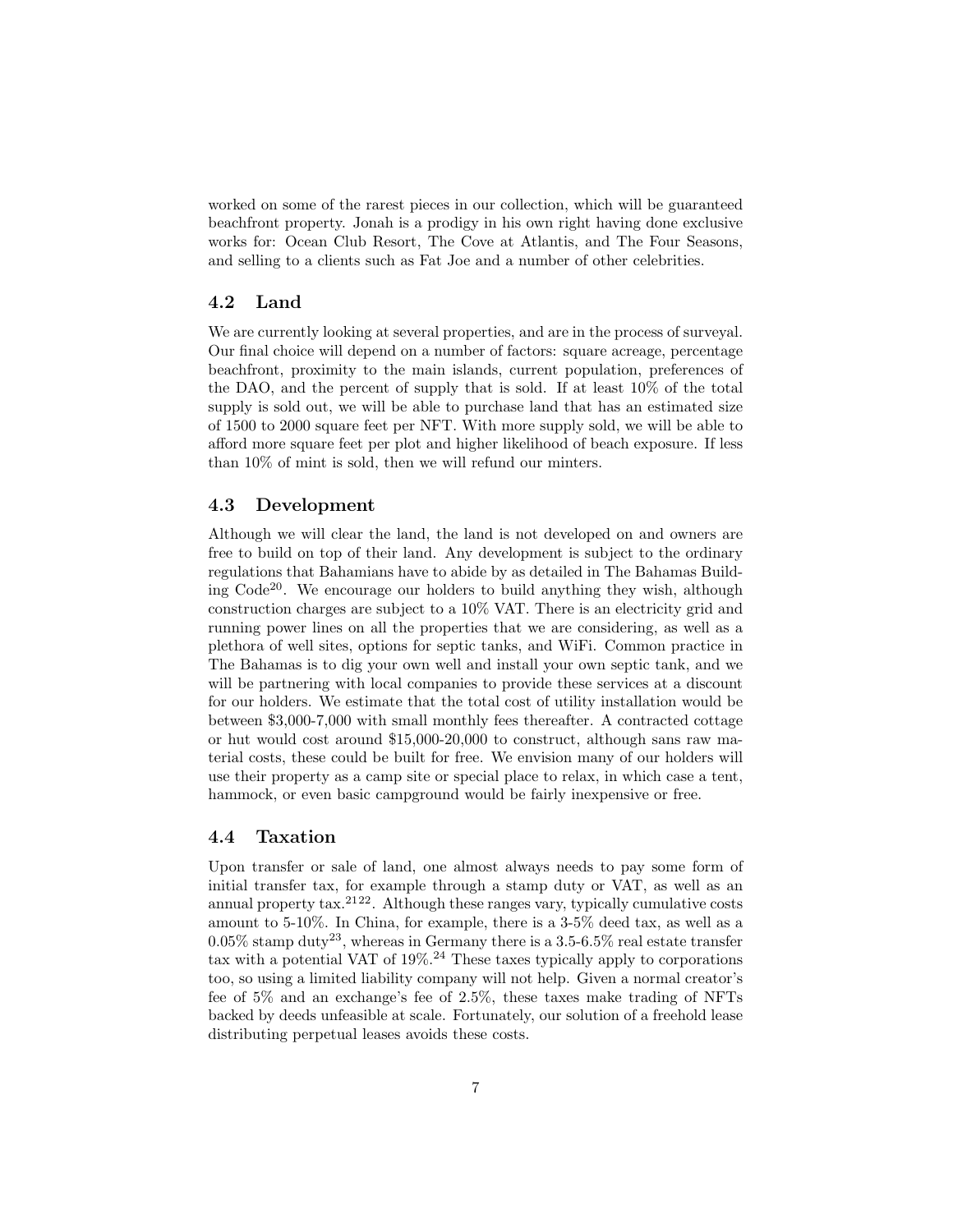Since the land is anchored to the freehold lease, which is created and initially held by a Bahamian company, taxation liability falls on the holder of the lease. Because our model uses perpetual leases as our distribution scheme, the trading of these leases do not trigger the typical transfer-of-ownership costs of a deed because the freehold which holds these leases is not changing ownership. As a result, Blue Terra NFT holders are not liable for any taxation for their land unless they choose to build on top of it. In that case, they would be subject to the same construction code and  $10\%$  VAT that normal Bahamians face<sup>25</sup>.

#### <span id="page-7-0"></span>4.5 Travel

To travel to any of the island properties that we are examining, the two most popular options are flight and ferry. We have partnered with Pineapple Air to provide exclusive round-trip air travel to all of the island property that we are currently viewing. Blue Terra owners will be able to travel at a 10% discount through a special referral code. There are several popular ferry options that we will make available to our holders, but we generally recommend air travel.

#### <span id="page-7-1"></span>4.6 Conscious Capitalism

Capitalism has been an integral part of infrastructural development for hundreds of years. During this time, we have witnessed global advancements that revolutionized international economies. However, despite the benefits of global capitalism, there have been many teachable moments in how we can improve in the future.

As we embark on a new frontier of digital capitalism, it is important to take note of what we have learned and what we can improve upon from our physical world capitalist predecessors. Taking a socially conscious step forward into the digital space, we will be giving back to the Bahamian community and collaborating with diverse young minds in how they imagine their future to look.

We have created the "The Blue Terra Innovative Minds Project" in partnership with a local school in The Bahamas.

A group of high school students will create the blueprint of what they imagine their future to look like. The project will be based off of the land that is being purchased by Blue Terra and the students will have an opportunity to explore the land. After their excursion of the land, The students will begin to write their Blue Terra Innovative Minds Blueprint. This blueprint will include an environmentally sustainable, bio-diverse, socially conscious and urban developed community within the parameters of Blue Terra's land (approx. 200 acres). The students will integrate existing technology (ie. solar panels) and new creative inventions they would like to include in the island blueprint. The final Blue Terra Innovative Minds blueprint will be displayed on the Blue Terra website. The NFT owners will be able to use this blueprint or refer to it when choosing to build or develop on their land.

The digital verse has allowed creative thinking to take on a new league of reach. Blue Terra exhibits the ability to apply innovative thinking and have it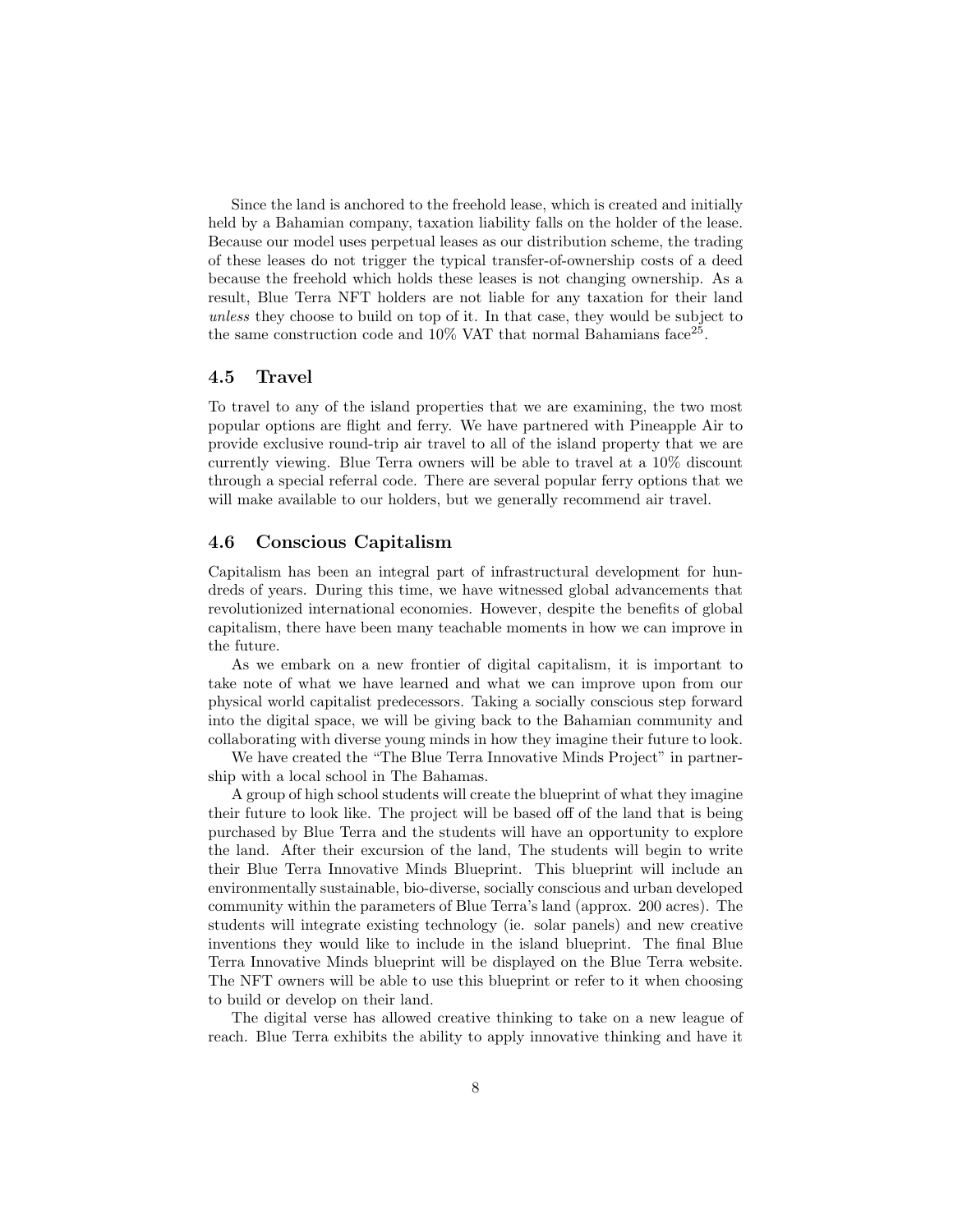materialize into the real world to affect positive change in existing industries. We believe in fostering creative young minds and the importance of collaborating with the youth in pioneering the future of the digital economy. Together, we have a plethora of knowledge that is derived from many different walks of life. The youthful creativity built into this blueprint will deeply reflect the world the young generation wants to live, work, develop and socially grow in.

### <span id="page-8-0"></span>5 Homeowner's Association and DAO

#### <span id="page-8-1"></span>5.1 Homeowner's Association

The Blue Terra Homeowners' Association (HOA) will be the group of holders that will be responsible for the maintenance, fees, and other responsibilities of the property. To be a member of the HOA, holders would need to:

\* Be a holder of a Blue Terra NFT (could not trade this NFT while a part of the organisation)

- \* Fill out KYC verification
- \* Be elected into the position by either one of the founders or the DAO
- \* Be a committed community member
- \* Have experience in community management or relevant fields

The HOA structure would be similar to those found in standard community organizations. There would be a board of ten directors that would be responsible for overseeing and enforcing the rules and regulations of the DAO. At least one member of the board must be a Bahamian. The HOA members would be a part of an incorporated company under Blue Terra. The Board of Directors would first be responsible for looking at general maintenance requirements for the entire community (e.g landscaping) and setting up a system to address these needs. Second, the Directors would be responsible for reporting any complaints or legal issues to the relevant authorities. Third, the Directors would also oversee the way in which community finances are handled. There will be an expense sheet, publicly available to the DAO, in which the Directors would be responsible for making these payments. The Directors will be the only community members that are given access to KYC information, as they will be responsible for disputes amongst community members and also taxes.

Property taxes would be one of the most important jobs of the HOA. The Directors would be responsible for keeping a list of the holders developing properties versus those on undeveloped land. The Directors would annually be responsible for collecting the appropriate amount of property taxes from those developing on their plots. The Directors would also be responsible for paying those taxes to the Government of The Bahamas. The HOA would also be responsible for creating monthly community updates for holders with information on the property, updates on anything revolving around the DAO, and resources that can help community members.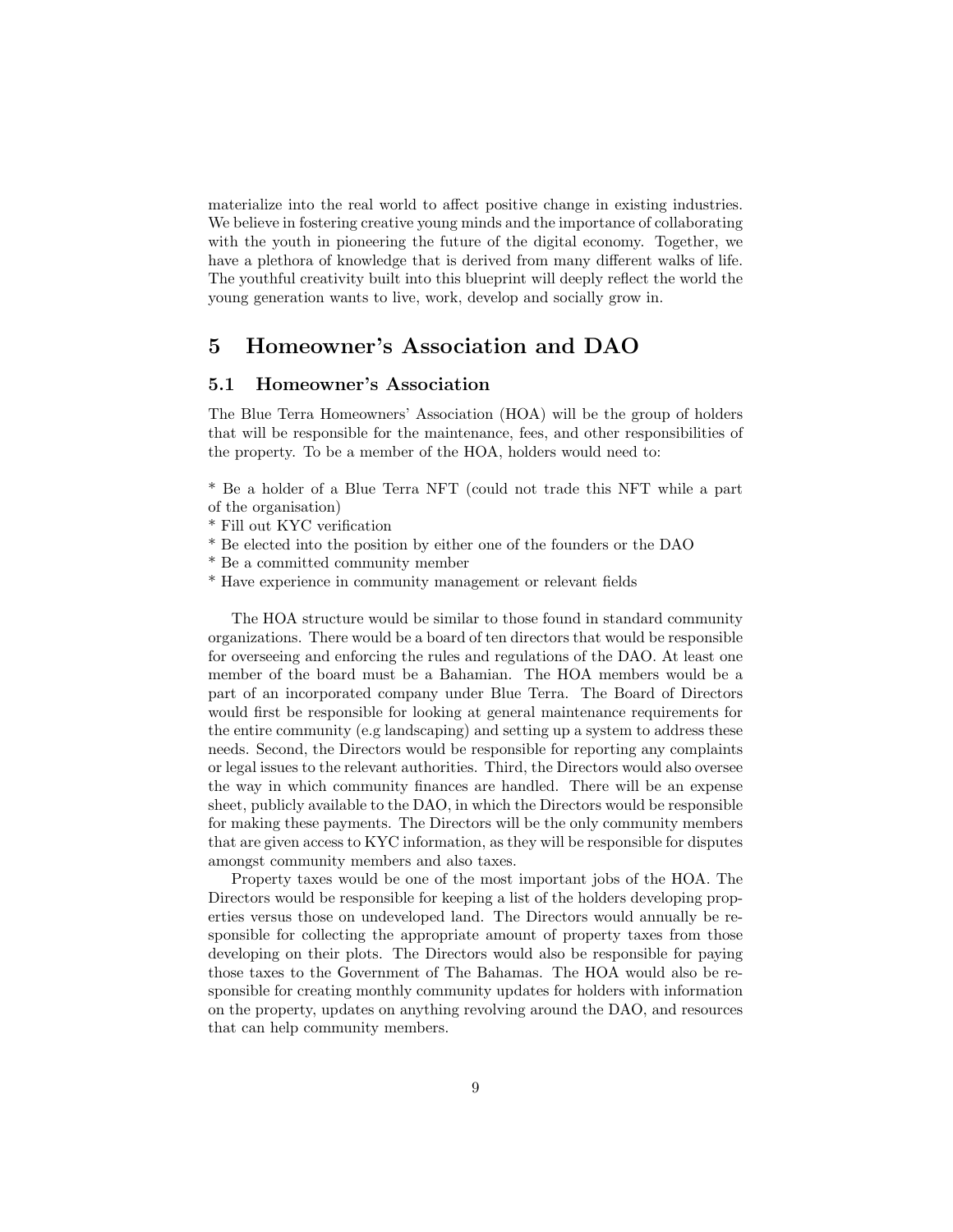The election process for our HOA will again, be standard. There will be a community vote for the 10 Board of Directors. The positions are one President, one Vice-President, two Secretaries, three Treasurers, and three Community Leaders. All of these positions are equal in terms of rank and position on the Board of Directors and are better used to focus on responsibilities and primary area of concern. The President and Vice-President will be responsible for communicating serious inquiries with the Founders and providing updates. They will also be responsible for setting up Board of Director meetings. Secretaries will be responsible for filing all paperwork such as taxes and keeping track of the KYC database, as well as sharing that information with relevant authorities if needed. The Treasurers will be responsible for creating expense reports, managing the community wallet, and sharing financial information with the Founders and the holders. The Community Leaders will be responsible for managing the DAO and relaying information from community members to other Directors and the holders. It is our hope with establishing this HOA, that we can have a smaller-scale self-governing system in place for holders.

We envision the pay structure of the HOA to be fairly simple. Each Director will be paid equally from the publicly available Community wallet. Each Director will be paid 1 SOL weekly, paid bi-weekly for completion of tasks. This payment is subject to increase depending on market flow, community discussion, or a formal request by the Directors. The treasurers will be responsible for paying all Directors to their personal wallets, including themselves.

#### <span id="page-9-0"></span>5.2 DAO

After our mint, we will form a decentralized autonomous organization, or DAO, to serve as the governing body for our NFT holders and to select the initial officers of our Homeowner's Association. To qualify, one will simply need to hold a Blue Terra NFT in their Solana wallet. Exclusive Discord channels will be available through Grape Protocol. The inaugural DAO post mint will be responsible for the initialization of the homeowner's association: including the election of an Interim President and Vice President, as well a temporary Board of Directors. The DAO will have regular opportunities for members to submit and vote on proposals for the future of the Blue Terra project. We will also be dedicating a significant percentage of exchange fees from our upcoming secondary market back to the DAO, to give back to our community members and enable the Blue Terran DAO to create new value for our holders: be it through more communal land development, a validator node to stake to, marketing partnerships etc.

# <span id="page-9-1"></span>6 Blue Terra Foundation Grant Program

Upon successful mint, we will be dedicating up to \$500,000 in business development grants for our holders to build on top of Blue Terra. We will be distributing a portion of these grants every fiscal quarter for at least the next two years, and grant decisions are subject to a formal application and DAO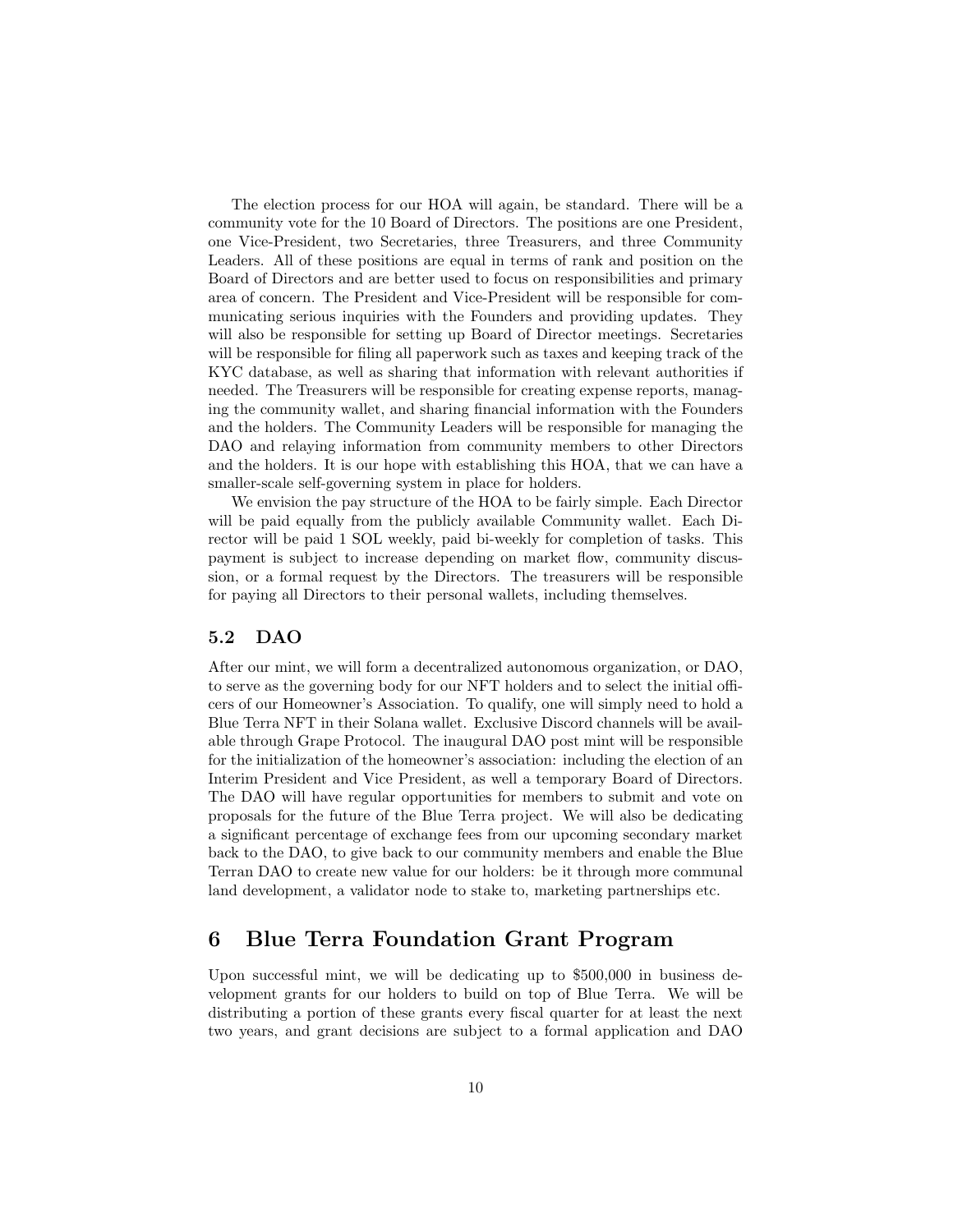review. Some projects we imagine funding are a community well center, solar panels, cottages, bars, restaurants, gazebos, music festivals, conferences, and conventions. Any DAO and HOA member will be able to submit proposals for spending, and we will have an ongoing application process in channels such as Discord. The goal of the Business Development Grant program is to promote economic activity on Blue Terra and further develop the land. A percentage of royalties from our upcoming marketplace will also be dedicated towards this purpose. We want Blue Terra to simultaneously be an untouched paradise and a developed settlement in areas where it makes sense. By spurring economic activity, we hope to create self-sustainable forms of value for our holders.

# <span id="page-10-0"></span>7 Land-as-NFT Marketplace

"The Terra Bazaar" will be the first land trading NFT marketplace in existence. Our belief is that creating a liquid marketplace for decentralized land sale is a crucial component of DeFi in order to give people the freedom to access all asset classes. Land is an important real asset and hedge against inflation. Its potential both as a source of passive income and as foundation to build on lend to its stability as an asset. We realized quickly into this project that we would need to create our own platform eventually, as there are key features that uniquely must be implemented to provide necessary information about the land.

This marketplace will be a secular platform including its own listing capabilities, convenient built-in KYC verification, and legal contract requirements. This will be somewhat similar to current secondary NFT marketplaces but with additional features like multiple photos of the land, an updated estimated property tax, and detailed information about the property: furnishings, utilities, full lot size, etc. The Terra Bazaar will be taking a 2% exchange fee. 80% of the fee will be used to continuously update iterations of the marketplace as well as handle maintenance of existing attributes. 20% of the market place will be given back to the Blue Terran DAO to furthering the Blue Terran mission and supporting our holders: for example, through contributions for communal development or maintenance.

Blue Terra will be partnering with real estate firms around the world in order to verify all of the properties on the marketplace. The real estate agents will be collecting a commission on the sale that will not exceed 5%. Additionally, agents will work on a variable pay model to encourage high quality verification. Blue Terra and its parent organization are Bahamian based companies and not required to disclose any information to foreign governments about our users' purchases and account details.

## <span id="page-10-1"></span>8 Case Studies

Although the history of land ownership through NFTs is fairly limited, we prepared the following case studies. The case of Singapore illustrates the legal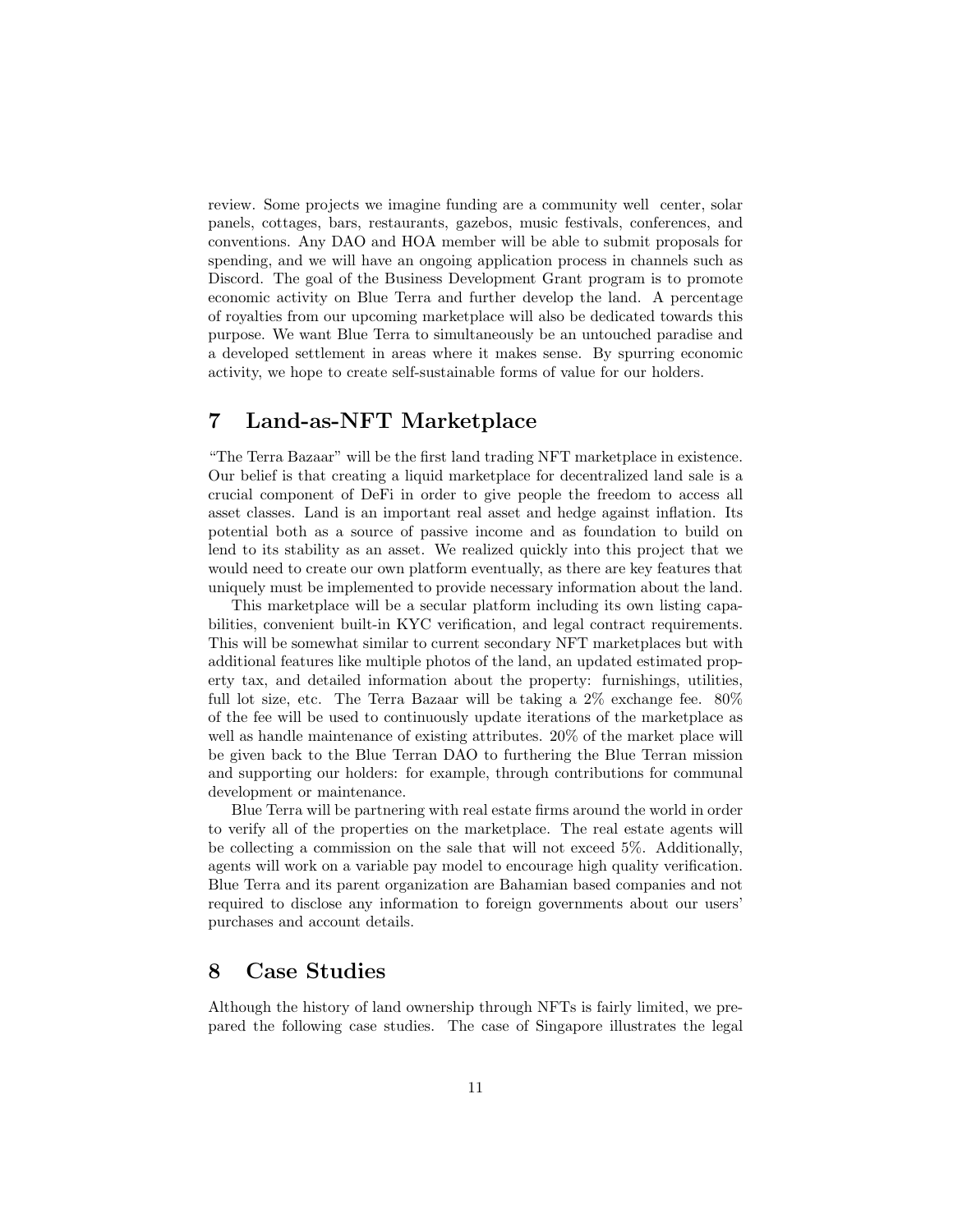flexibility of the Westminster model, particularly in the area of leasehold ownership. The case study of The Bahamas demonstrates the precedence of freehold ownership in their legal system. Combined, these examples delineate a clear and exciting legal path forward for a system of decentralized land sale and ownership built on a freehold lease distribution of perpetual leases.

#### <span id="page-11-0"></span>8.1 Singapore

The long term "leasehold" agreement has been popularly used for centuries throughout various parts of the world. Singapore is a notable country that frequently uses the leasehold arrangement as a form of ownership. For example, since the Singaporian Government owns 75% of the land, the government is motivated to secure the scarce amount of land for future Singaporean generations. By using the "leasehold" ownership method, this enables the government to secure Singaporean owned land from foreign/domestic businesses while still profiting off the land.

The concept of a "leasehold" was introduced to Singapore by English property law. "In English property law, demises of land for a term of years were considered to be dealt with by means of personal actions and hence leaseholds in English law were never considered as 'realty' and were free of the excessively complicated system of rules which applied to 'real' property...The aim was to avoid the complicated property law and create a simple system."<sup>26</sup>

In 1956, Singapore adopted this framework and slightly modified it to further the simplicity of the agreement. The 'Torrens System' was born by Singaporians creating a simplified system of titles for land. "The objectives of the Torrens system was to simplify titles to land and reduce the costs, to facilitate dealings in land and to secure absolute certainty of title. The intention of the legislature was to introduce a system of transfer that is simple, cheap, accurate, adaptable and expeditious."<sup>27</sup>

Currently, Singapore mainly offers leasehold property and/or land for 99 - 999 years. For example, Singapore has recently introduced a housing program; HDB flats. The HDB flats program allows the government to continually provide affordable new flats for future generations. A 99-year lease means that the flat can be handed down one or two generations before it is returned to the state for redevelopment.With a 99 lease expiry, the citizen will have full ownership rights to the property and can choose to renew the lease. Once the lease expires, the property is returned to the state and is renovated with new infrastructure for the next 99-year lease. Since 1967, all sites for private residential land in Singapore have also been sold on leases no more than 99 year<sup>28</sup>. However, there are many instances where there is land that is based on an auto-renewed perpetual ongoing lease for 999 years.

Blue Terra aims to laterally apply this framework through digital and physical integration. The NFT that holds the leasehold will provide the tenant full ownership rights for "x" amount of years while still maintaining the freehold ownership by a Bahamian. "In essence, this arrangement is a specialised form of financial engineering." The micro-land leasehold will provide the tenant the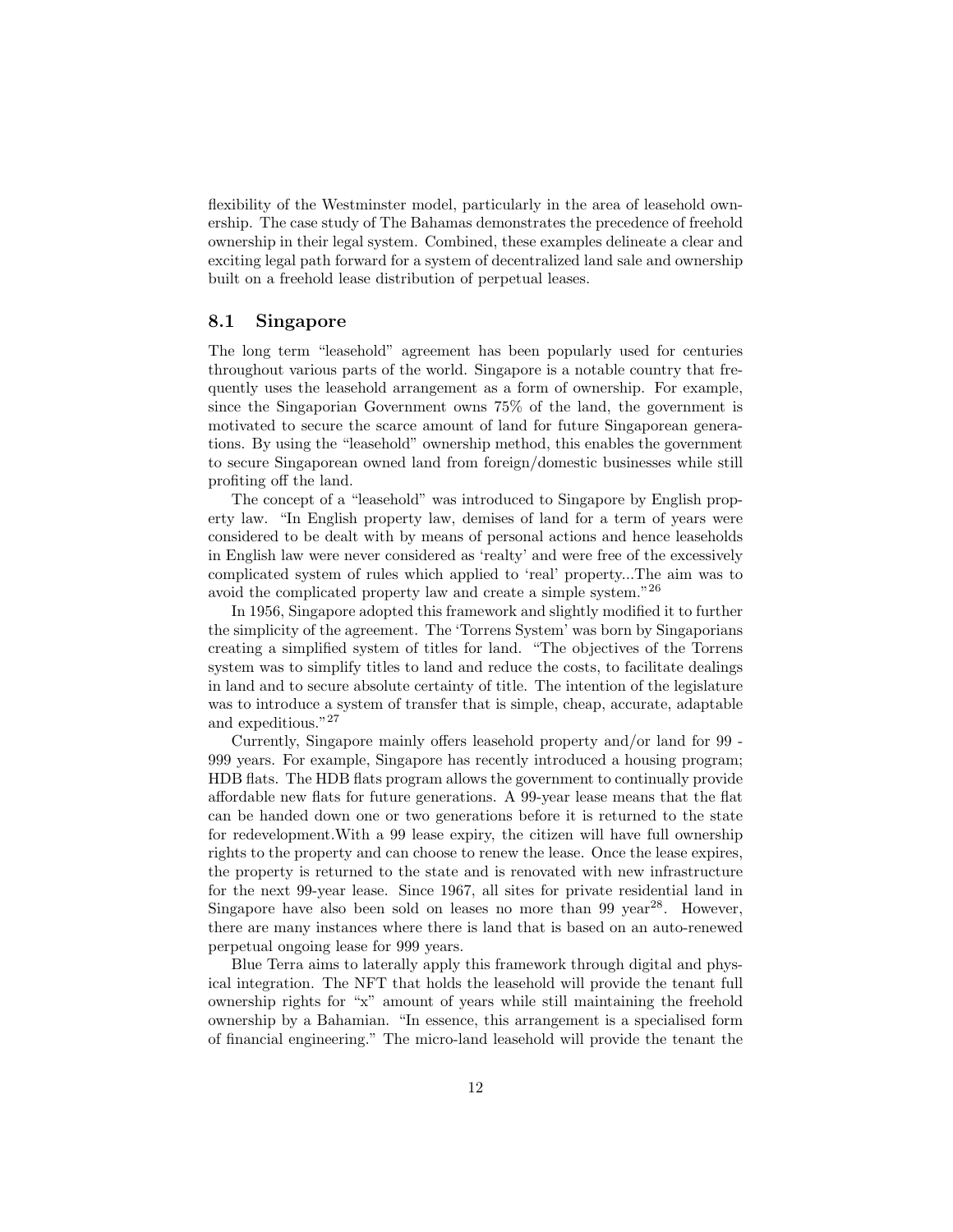ability to grow, develop, sell with far more "ownership" than full freehold ownership. "Land-owners do not contribute to economic growth because they do not invest in production but spend their revenue on consumption." By having micro-leaseholds to multiple tenants with the potential to develop, the tenant can make a return on their potential business/development within the given year terms of the lease. Once the lease expires (150 years), it will be returned to the freehold corporation or the tenant can choose to renew the lease. The leasehold cases explained through Singapore exemplifies the success and value of the leasehold model. The Singapore economy continues to thrive through capitalizing on land through leaseholds.

#### <span id="page-12-0"></span>8.2 The Bahamas

In June 2021, The Royal Caribbean Group (RCG) became the holder of the most recent leasehold agreement approved under the Bahamian government. This agreement gives the RCG development rights to Bahamian 7 acres of land and seabeds for the next 100 years. The lease agreement stipulates that the RCG must pay a rent fee to the Bahamian government of \$140k annually<sup>29</sup>. In exchange, the RCG will be able to develop the land into a beach club destination for its guests. The RCG estimates that this development will attract about one million tourists and will ultimately be beneficial to the Bahamian economy. The projected financial return into the Bahamian economy from the Royal Caribbean Beach Club is about \$26M annually. Along with this revenue generation, thousands of jobs will also be created to employ Bahamian citizens.

The land lease provides the ability for the RCG to build a development on Bahamian land without having foreign freehold ownership of the crown land. The RCG will be able to make a substantial return on the investment of the Beach Club Development and that will financially invigorate the Bahamian economy. Once the land-lease expires in 100 years, the land will be returned to the government as Bahamian Crown land. At this point in time, the Bahamian government will be able to sell the land to a Bahamian citizens or begin a new land lease for the next 100 years to come.

### <span id="page-12-1"></span>9 Conclusion

The promise of decentralized land sale and ownership is incredibly exciting for both the developed and developing world. For the former, cutting out the middlemen involved in the normally laborious process of real estate acquisition would help make markets more efficient and life easier. For the latter, access to stable property rights for the first time could change absolutely everything. Without needing to depend on the recrudescent instability of corruption and lack of infrastructure, billions could have newfound access to a real asset against which they could borrow or lend and hence invest. The immediate value proposition for land as a real asset, hedge against inflation, and non-volatile source of passive income makes the challenge of formulating a decentralized solution to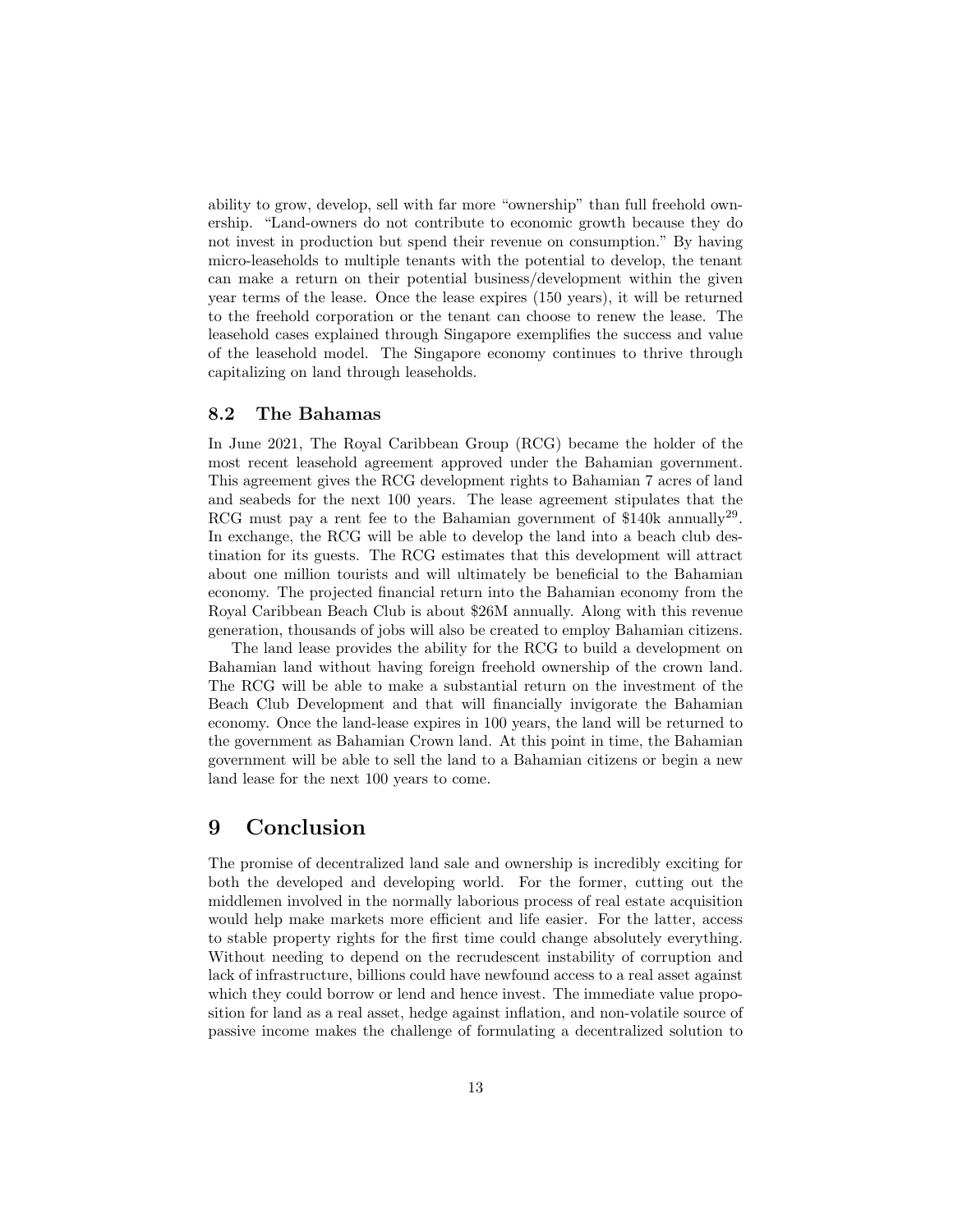real estate all the more pivotal for a truly decentralized world. This paper proposes a new model for land ownership through NFTs that is efficient, accessible, secure, and tradable. Although our scope has been limited to The Bahamas and its property law, its roots in the Westminster model and the English Common Law suggest some degree of generalizability to countries elsewhere.

# <span id="page-13-0"></span>10 Legal Disclaimers

Nothing in this whitepaper is an offer to sell, or the solicitation of an offer to buy any NFTs. Blue Terra is publishing this whitepaper solely to present our model and receive feedback and comments from the public. The official mint date for Blue Terra will be announced through our social media accounts. Nothing in this whitepaper should be treated or read as a guarantee or promise of how Bahamian law will exist in the future. Our model works well at the time of writing, but things could change outside of Blue Terra's control.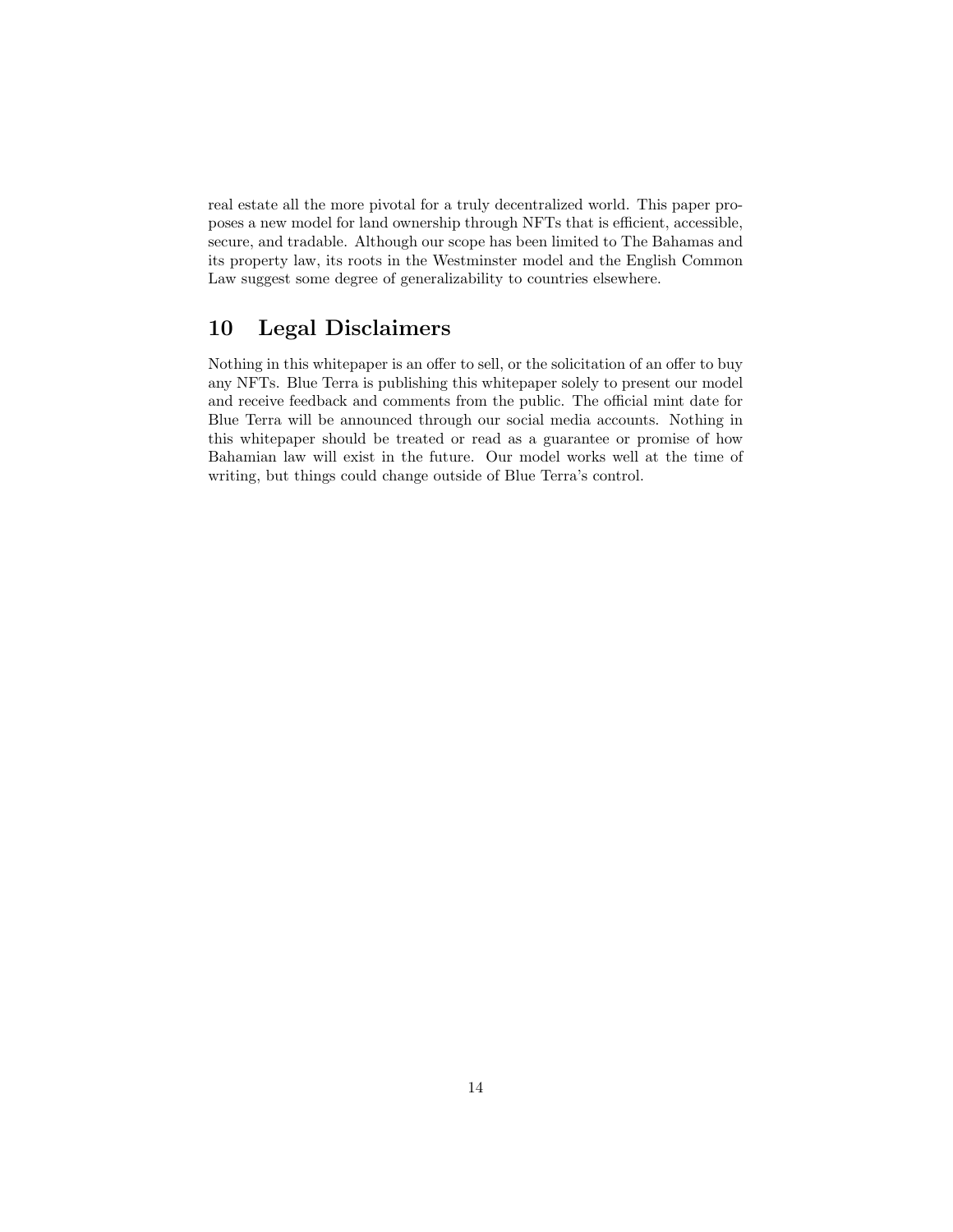### <span id="page-14-0"></span>11 References

1. Wellenstein, Mahmoud Mohieldin and Anna. "Why Strengthening Land Rights Strengthens Development." World Bank, World Bank Group, 16 Aug. 2018, https://www.worldbank.org/en/news/opinion/2018/08/16/why-strengtheningland-rights-strengthens-development.

2. Published by Statista Research Department, and Nov 1. "Global Commercial Real Estate Market by Region 2020." Statista, 1 Nov. 2021, https://www.statista.com/statistics/1189630/commercial-real-estate-market-sizeglobal/

3. "Universal Declaration of Human Rights at 70: 30 Articles on 30 Articles - Article 17." OHCHR, https://www.ohchr.org/EN/NewsEvents/Pages/DisplayNews.aspx?NewsID=23932amp;LangID=E.

4. Carnegie, Andrew, 1835-1919. Autobiography of Andrew Carnegie : with Illustrations. London :Constable, Ltd., 1920.

5. Lopatto, Elizabeth. "An Actual House Is an NFT Now." The Verge, The Verge, 16 Apr. 2021, https://www.theverge.com/2021/4/16/22388177/nfthouse-real-estate-opensea-thousand-oaks-california.

6. "Tungsten Cube NFT." Awesome Image, https://tungstencube.com/.

7. https://opensea.io/assets/0x495f947276749ce646f68ac8c248420045cb7b5e/ 54108438401911435239024549142332327895377516872423623009620534105234904973313

8. "Deed." Legal Information Institute, Legal Information Institute, https://www.law.cornell.edu/wex/deed.

9. "Lease." Legal Information Institute, Legal Information Institute, https://www.law.cornell.edu/wex/lease.

10. Benson, Russell G. "Perpetually Renewable Leases." Lexology, McCarthy Tétrault LLP, 22 Nov. 2011, https://www.lexology.com/library/detail.aspx?g=eef82ed0-100d-46f7-98c6-9268bde7ef8a.

11. https://opensea.io/assets/0x495f947276749ce646f68ac8c248420045cb7b5e/ 54108438401911435239024549142332327895377516872423623009620534105234904973313

12. "The Tax Hub." The Bahamas Reducing VAT Rate from 12% to 10% - Orbitax News, http://www.orbitax.com/news/archive.php/The-Bahamas-Reducing-VAT-Rate–48068.

13. Taxation and Customs Union. 2021. What is VAT?. https://ec.europa.eu/taxation\_customs/what-vat\_en.